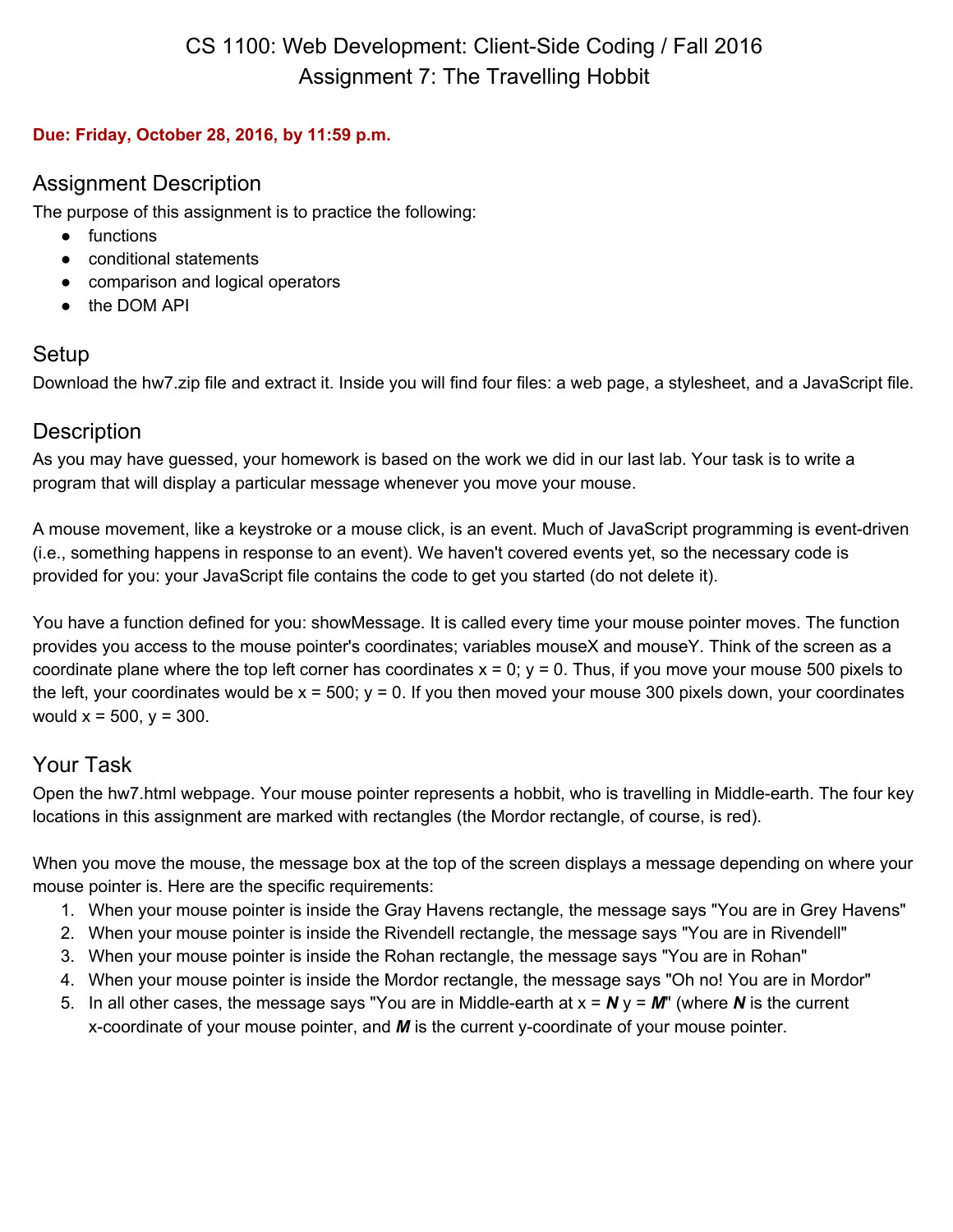## Implementation Guidelines

#### **Step 0.** Don't panic!

**Step 1.** During the lab you have implemented similar functionality (and even more!) to display your current coordinates and recognize one location (Lothlorien). Use some of that code to implement ONE location (for example, Gray Havens). At this point you are adding code to the showMessage function.

Make sure your program works for Grey Havens: it displays the message correctly in both cases: when you are inside the town walls, and when you are exploring the rest of Middle-earth.

**Step 2.** STOP HERE. Think. Your program needs to recognize three more locations. If you use the same code you used for Grey Havens you will have (a) lots of duplicated code; and (b) a very poor solution.

Instead, let's use a function so we can reuse the code we have already written. Think about this: the four locations require almost exactly the same programming logic:

- 1. we get the rectangle object from the DOM tree and store it in a variable
- 2. we get its x and y coordinates, then its width and height
- 3. we compare the x and y coordinates of the current location of our mouse pointer to the values we've obtained in the previous step to determine whether the pointer is within the rectangle.

**Step 3.** Create a function **contains(element, x, y)** that takes 3 arguments:

- an HTMLElement object (i.e., the object you get when you use document.querySelector)
- the x-coordinate of your mouse pointer (which is a number)
- the y-coordinate of your mouse pointer (which is a number)

The function checks if the element contains the coordinates. If so, it returns the value *true*. If not, it returns the value *false*.

**Call the contains function from your showMessage fu nction, replacing all the code** that did all the hard work checking if a rectangle contained the mouse pointer. Thus, your showMessage function should contain code that would read something like this:

if contains(mordor-rectangle, mouse-x, mouse-y), then do something. If not - do something else ...and so on - for all 4 locations.

And don't forget the default case - when the mouse pointer is not inside any of the locations.

Keep in mind: a function call (i.e., when you call a function) is an expression - so you can use it anywhere you use an expression, including the test condition inside a conditional statement!

**Step 4.** Make sure your program works correctly: move around your mouse, try all locations, make sure the messages are correct and are displayed whenever you move inside a rectangle.

Submit your work

Submit your **hw7.js** file to eLearning. You do not need to submit anything else.